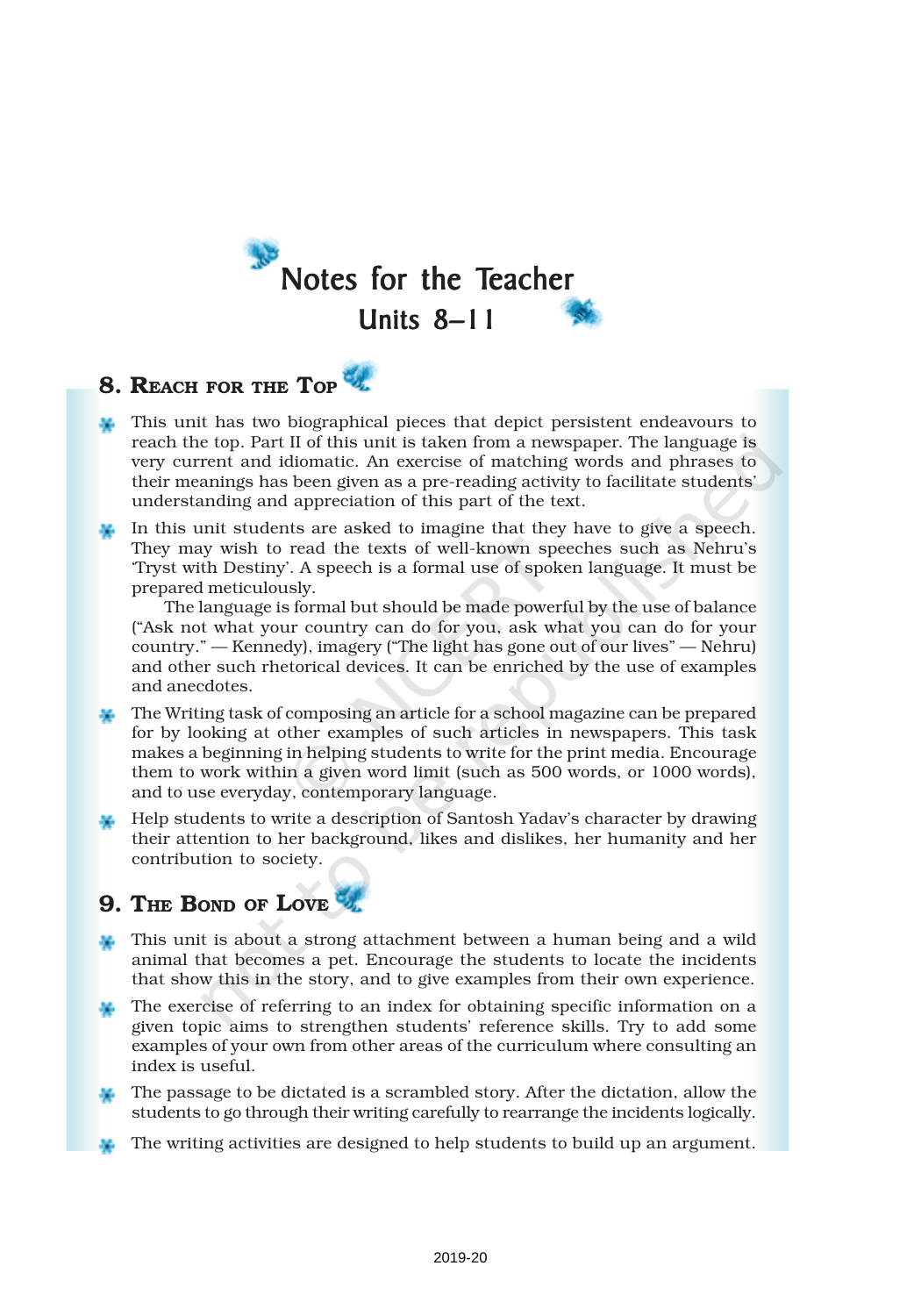## 10. KATHMANDU

- 'Kathmandu' is excerpted from *Heaven Lake*, a travelogue in which Vikram Seth gives an account of what he saw, thought and felt when he travelled from China to Tibet, from Heaven Lake to the Himalayas.
- The map reading activity and the activity on locating the possible routes (by road, rail or air) from Kathmandu to different places in India are designed to link the lesson to the outside world. Students may wish to consult brochures or travel guides, visit a travel agency or call them on the telephone, speak to people who have been to Nepal, and so on. This is a 'communicative' and 'authentic' task.
- To prepare for the second Speaking task, students can listen to cricket/ football commentaries or eyewitness accounts of the Independence Day/ Republic Day parade in class or at home on radio or T.V. Encourage them to observe the use of the language and follow the narration. Have a discussion in the class on the features of the commentary (its language, its liveliness, etc.)
- A diary can be an opportunity to write freely about our life and the things that happen to us — funny, sad, happy, embarrassing or fearful. We also make notes on places we visit or our encounters with people.

The Writing task suggests that diary entries can form the basis of a travelogue, and asks students to imagine a journey to Kathmandu. It may be supplemented by an actual travelogue-writing task given after a long holiday, or after a class trip out of the town.

## 11. IF I WERE YOU

- This one-act play is to be read aloud in class by assigning roles to students. Draw the students' attention to the stage setting, stage directions, description of the characters, their movements, gestures and tonal variations, since these combine to bring out the effect of the play.
- The play has many examples of wit and irony. Two examples are given in an exercise. You can add a few more for the students to have a clear understanding.
- The dictionary task in this unit is to help children locate the right meaning from a dictionary for a word they come across while reading. The task draws students' attention to 'signposts' such as parts of speech that help match use to meaning. Encourage the students to look at more entries in the dictionary and observe the meanings of words that occur as different parts of speech (adjective, noun, verb).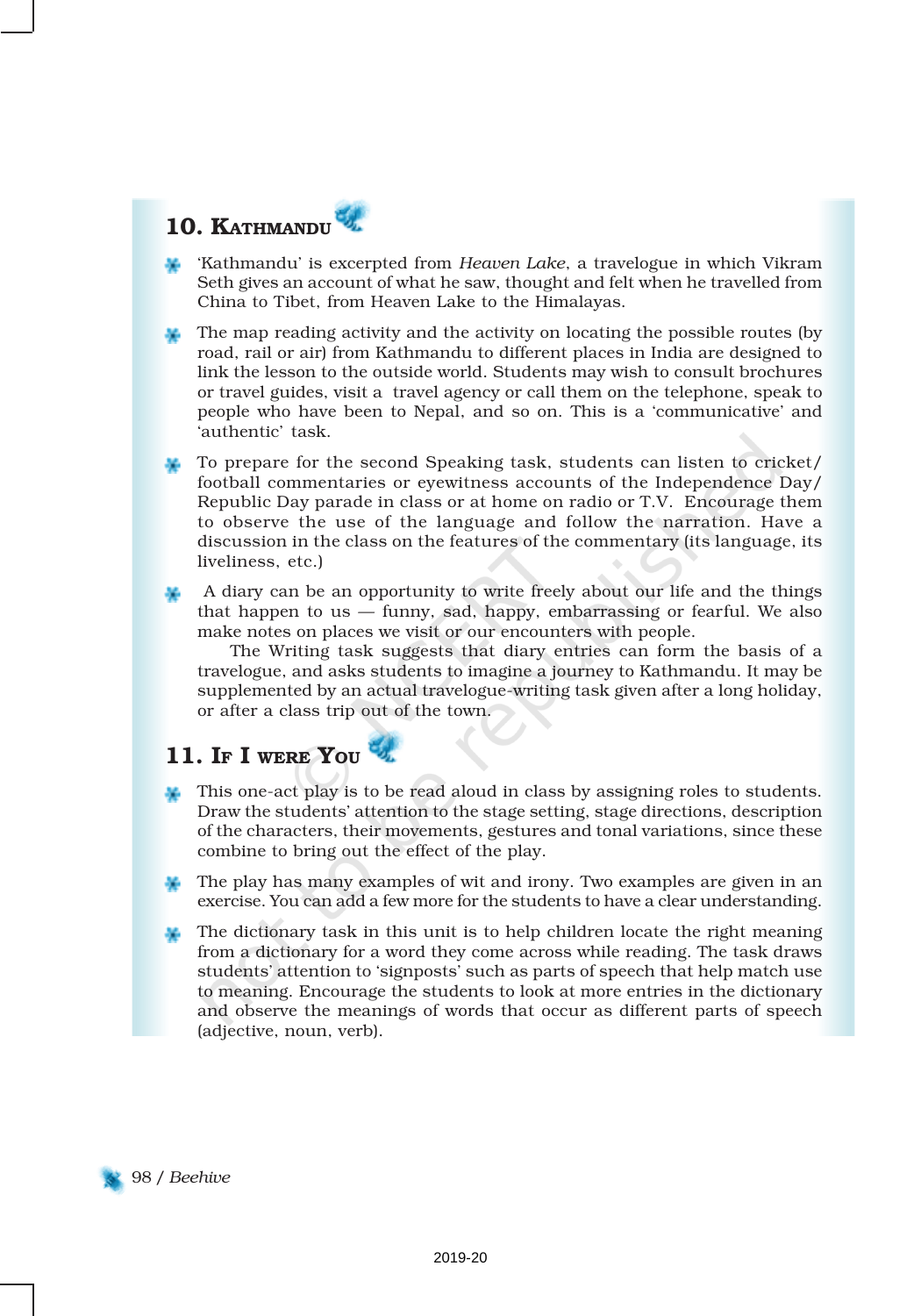



### Part I

### Santosh Yadav

### BEFORE YOU READ

- *• Think for a while and make a list of three to five persons you idolise, or admire very much for their achievements. Your idols may be from any sphere of life — sports, medicine, media, or art and culture.*
- *• Your teacher will then discuss your choices with you to find out who the top five idols of your class are.*
- 1. The only woman in the world who has scaled Mt Everest twice was born in a society where the birth of a son was regarded as a blessing, and a daughter, though not considered a curse, was not generally welcome. When her mother was expecting Santosh, a travelling 'holy man', giving her his blessing, assumed that she wanted a son. But, to everyone's surprise, the unborn child's grandmother, who was standing close by, told him that they did not want a son. The 'holy man' was also surprised! Nevertheless, he gave the requested blessing ... and as destiny would have it, the blessing seemed to work. Santosh was born the sixth child in a family with five sons, a sister to

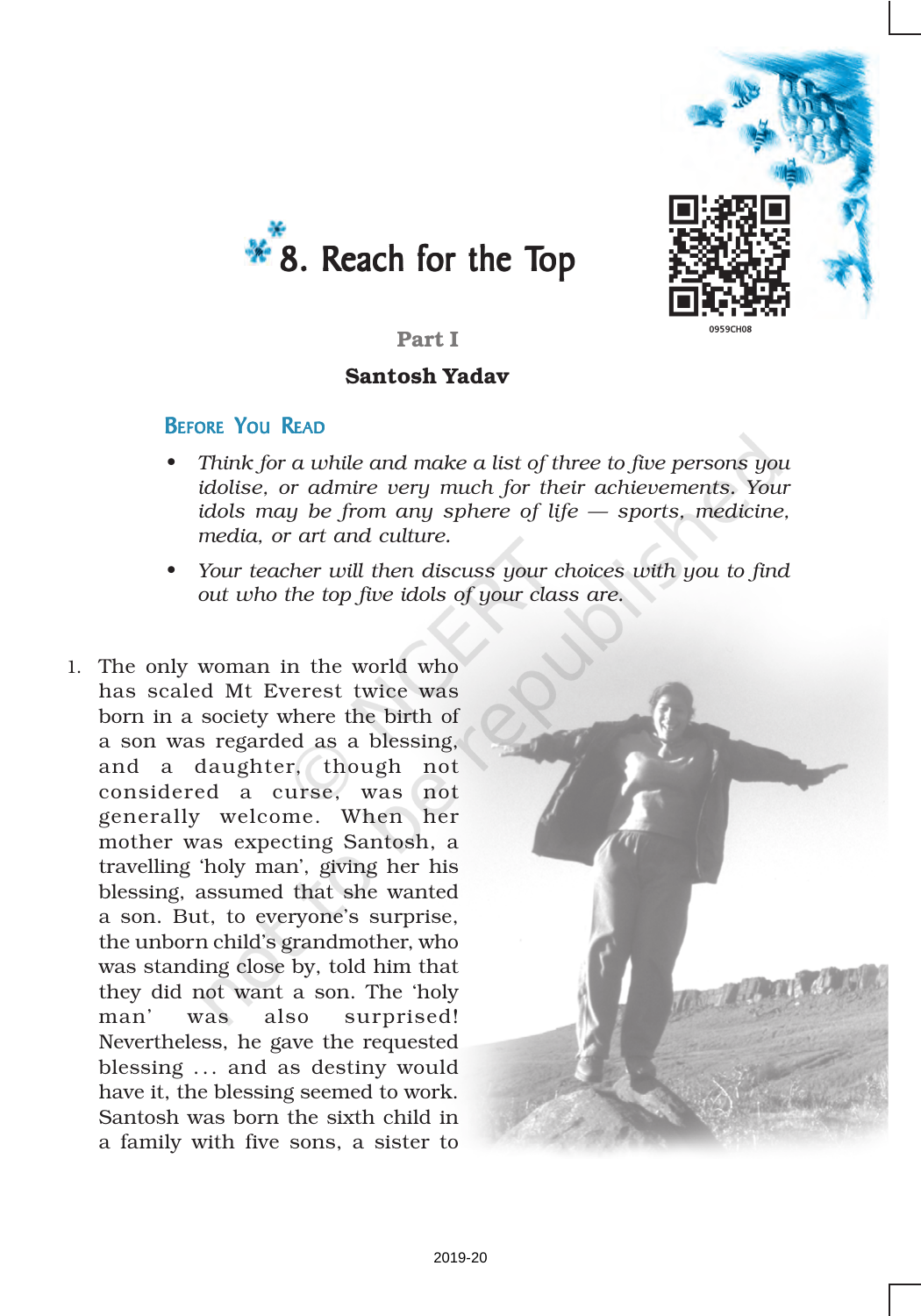five brothers. She was born in the small village of Joniyawas of Rewari District in Haryana.

- 2. The girl was given the name 'Santosh', which means contentment. But Santosh was not always content with her place in a traditional way of life. She began living life on her own terms from the start. Where other girls wore traditional Indian dresses, Santosh preferred shorts. Looking back, she says now, "From the very beginning I was quite determined that if I chose a correct and a rational path, the others around me had to change, not me."
- 3. Santosh's parents were affluent landowners who could afford to send their children to the best schools, even to the country's capital, New Delhi, which was quite close by. But, in line with the prevailing custom in the family, Santosh had to make do with the local village school. So, she decided to fight the system in her own quiet way when the right moment arrived. And the right moment came when she turned sixteen. At sixteen, most of the girls in her village used to get married. Santosh was also under pressure from her parents to do the same.
- 4. A marriage as early as that was the last thing on her mind. She threatened her parents that she would never marry if she did not get a proper education. She left home and got herself enrolled in a school in Delhi. When her parents refused to pay for her education, she politely informed them of her plans to earn money by working part time to pay her school fees. Her parents then agreed to pay for her education.
- 5. Wishing always to study "a bit more" and with her father slowly getting used to her urge for more education, Santosh passed the high school examinations and went to Jaipur. She joined Maharani College and got a room in Kasturba Hostel. Santosh remembers, "Kasturba Hostel faced the

*in line with*: following or in accordance with; according to

*the last thing*: the least important thing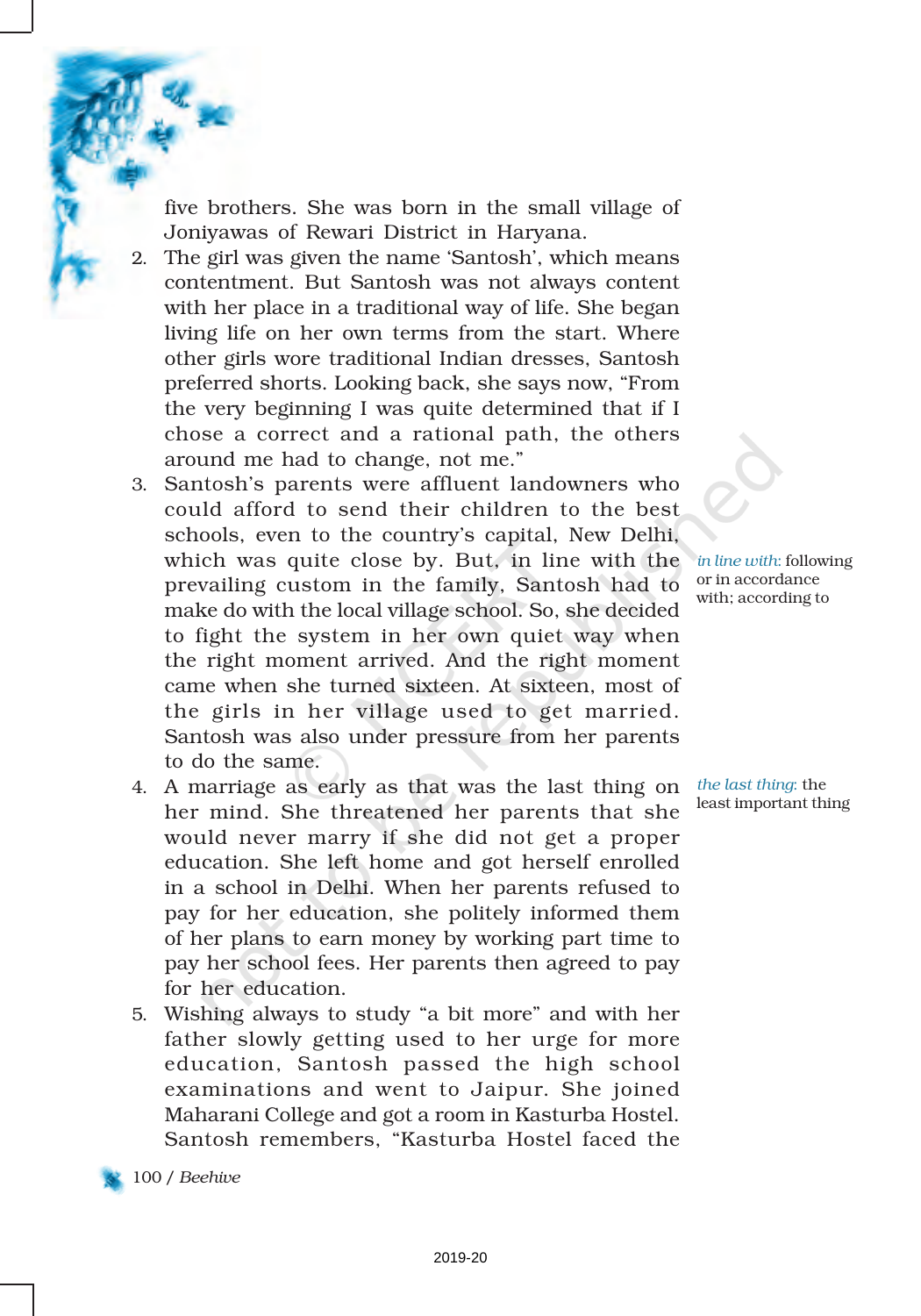



Aravalli Hills. I used to watch villagers from my room, going up the hill and suddenly vanishing after a while. One day I decided to check it out myself. I *check it out*: find out found nobody except a few mountaineers. I asked if <sup>(the truth)</sup> I could join them. To my pleasant surprise, they answered in the affirmative and motivated me to take to climbing."

- 6. Then there was no looking back for this determined young girl. She saved money and enrolled in a course at Uttarkashi's Nehru Institute of Mountaineering. "My college semester in Jaipur was to end in April but it ended on the nineteenth of May. And I was supposed to be in Uttarkashi on the twenty-first. So, I did not go back home; instead, I headed straight for the training. I had to write a *headed straight for* : letter of apology to my father without whose went towards permission I had got myself enrolled at Uttarkashi."
- 7. Thereafter, Santosh went on an expedition every year. Her climbing skills matured rapidly. Also, she developed a remarkable resistance to cold and the altitude. Equipped with an iron will, physical endurance and an amazing mental toughness, she proved herself repeatedly. The culmination of her hard work and sincerity came in 1992, just four years after she had shyly asked the Aravalli mountaineers if she could join them. At barely twenty years of age, Santosh Yadav scaled Mt Everest, becoming the youngest woman in the world to achieve the feat. If her climbing skills, physical fitness, and mental strength impressed her seniors, her concern for others and desire to work together with them found her a special place in the hearts of fellow climbers.

*Iron will, physical endurance and mental toughness characterise Santosh Yadav.*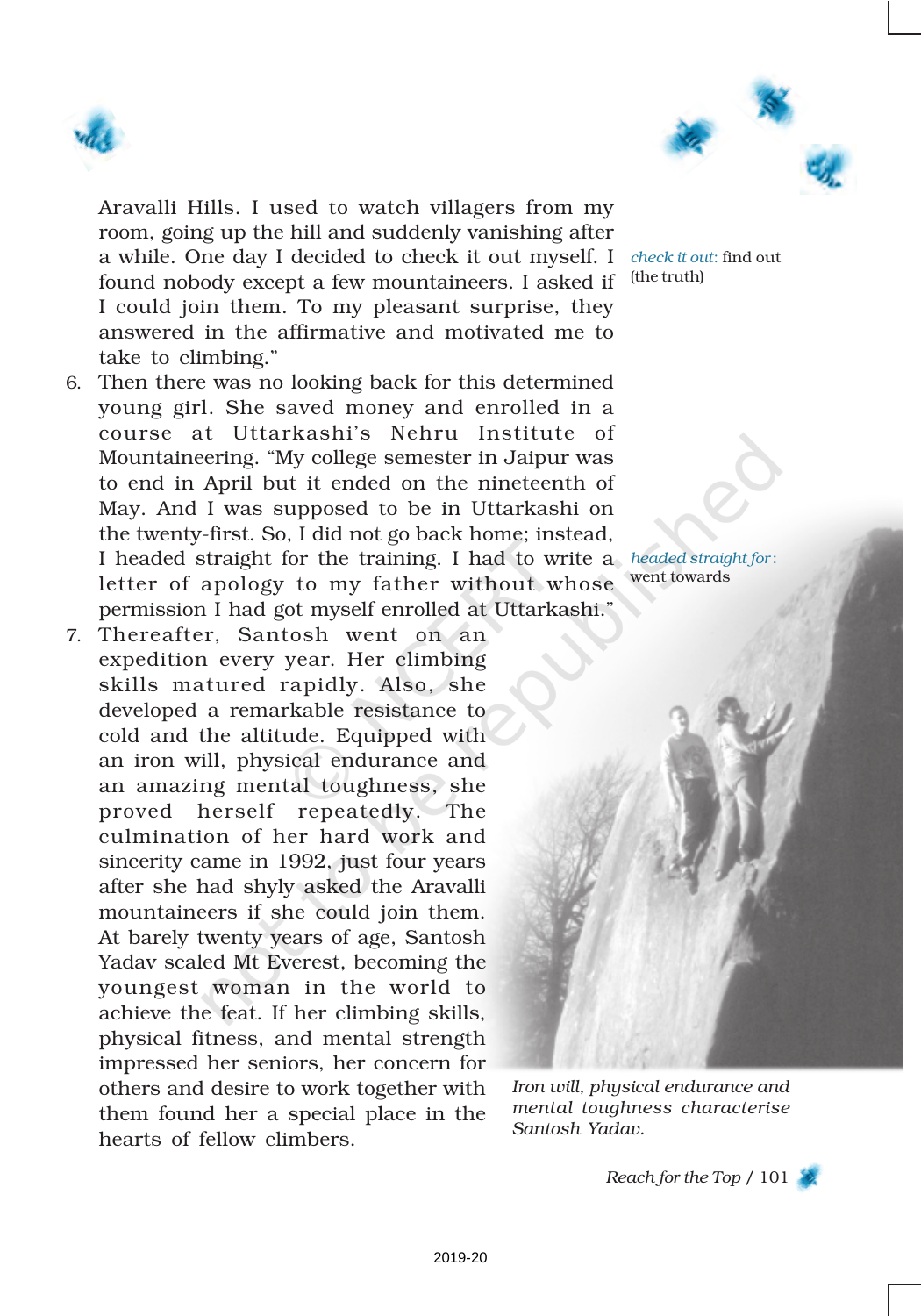



- 8. During the 1992 Everest mission, Santosh Yadav provided special care to a climber who lay dying at the South Col. She was unfortunately unsuccessful in saving him. However, she managed to save another climber, Mohan Singh, who would have met with the same fate had she not shared her oxygen with him.
- 9. Within twelve months, Santosh found herself a member of an Indo-Nepalese Women's Expedition that invited her to join them. She then scaled the Everest a second time, thus setting a record as the only woman to have scaled the Everest twice, and securing for herself and India a unique place in the annals of mountaineering. In recognition of her achievements, the Indian government bestowed upon her one of the nation's top honours, the Padmashri.
- 10. Describing her feelings when she was literally 'on top of the world', Santosh has said, "It took some time for the enormity of the moment to sink in... Then I unfurled the Indian tricolour and held it aloft on the roof of the world. The feeling is indescribable. The Indian flag was flying on top of the world. It was truly a spiritual moment. I felt proud as an Indian."

*top honours*: highest awards

*the enormity of the moment*: a very great moment

*sink in*: be understood

*held it aloft*: held it up high

Also a fervent environmentalist, Santosh *fervent*: having collected and brought down 500 kilograms of garbage from the Himalayas. strong and sincere feelings



- I. Answer these questions in one or two sentences each. (The paragraph numbers within brackets provide clues to the answers.)
	- 1. Why was the 'holy man' who gave Santosh's mother his blessings surprised? (1)
	- 2. Give an example to show that even as a young girl Santosh was not ready to accept anything unreasonable. (2)
	- 3. Why was Santosh sent to the local school? (3)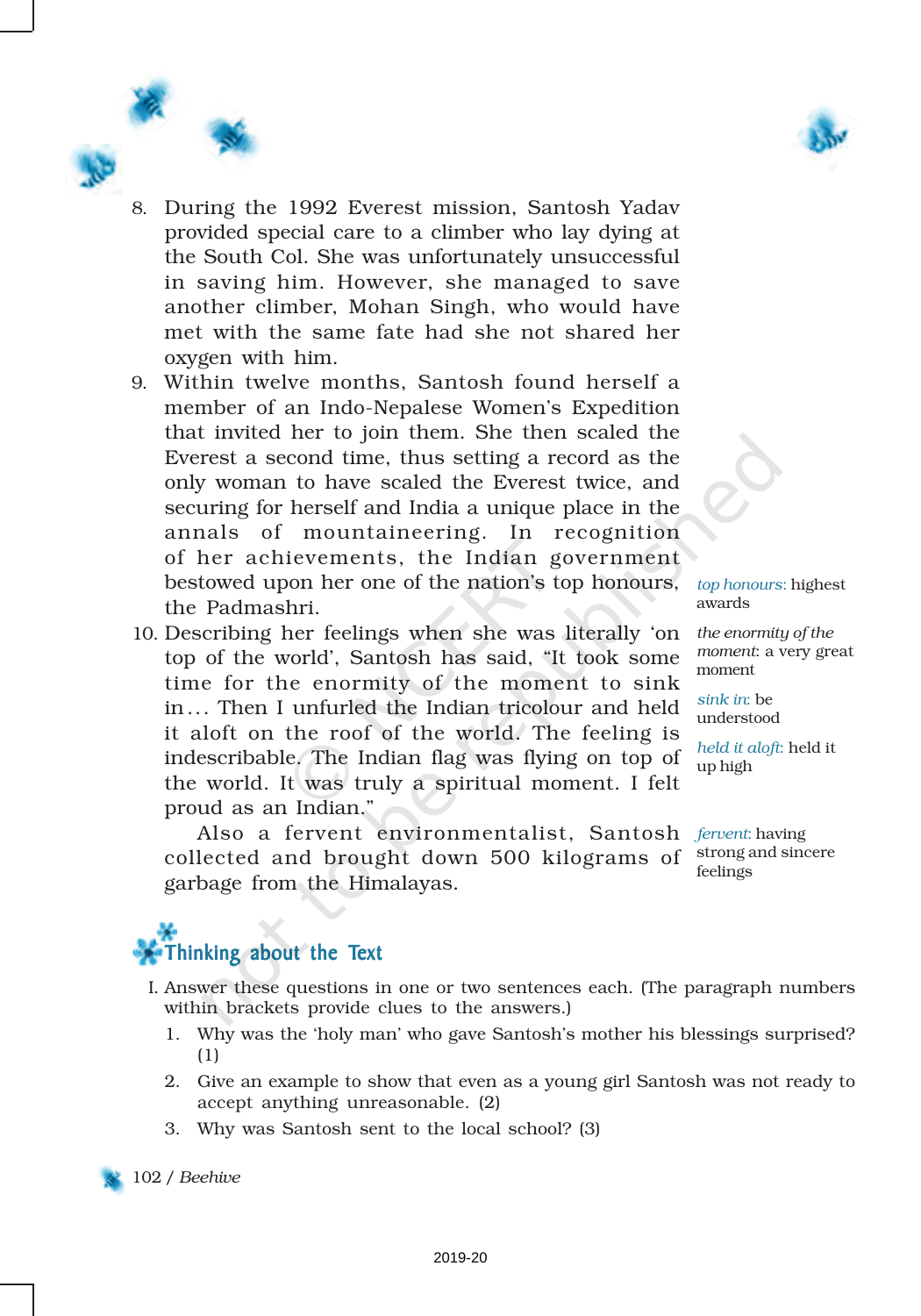- 4. When did she leave home for Delhi, and why? (4)
- 5. Why did Santosh's parents agree to pay for her schooling in Delhi? What mental qualities of Santosh are brought into light by this incident? (4)
- II. Answer each of these questions in a short paragraph (about 30 words).
	- 1. How did Santosh begin to climb mountains?
	- 2. What incidents during the Everest expedition show Santosh's concern for her team-mates?
	- 3. What shows her concern for the environment?
	- 4. How does she describe her feelings at the summit of the Everest?
	- 5. Santosh Yadav got into the record books both times she scaled Mt Everest. What were the reasons for this?

III. Complete the following statements.

- 1. From her room in Kasturba Hostel, Santosh used to
- 2. When she finished college, Santosh had to write a letter of apology to her father because
- 3. During the Everest expedition, her seniors in the team admired her while endeared her to fellow climbers.
- IV. Pick out words from the text that mean the same as the following words or expressions. (Look in the paragraphs indicated.)
	- 1. took to be true without proof (1):
	- 2. based on reason; sensible; reasonable (2):
	- 3. the usual way of doing things (3):
	- 4. a strong desire arising from within (5):
	- 5. the power to endure, without falling ill (7):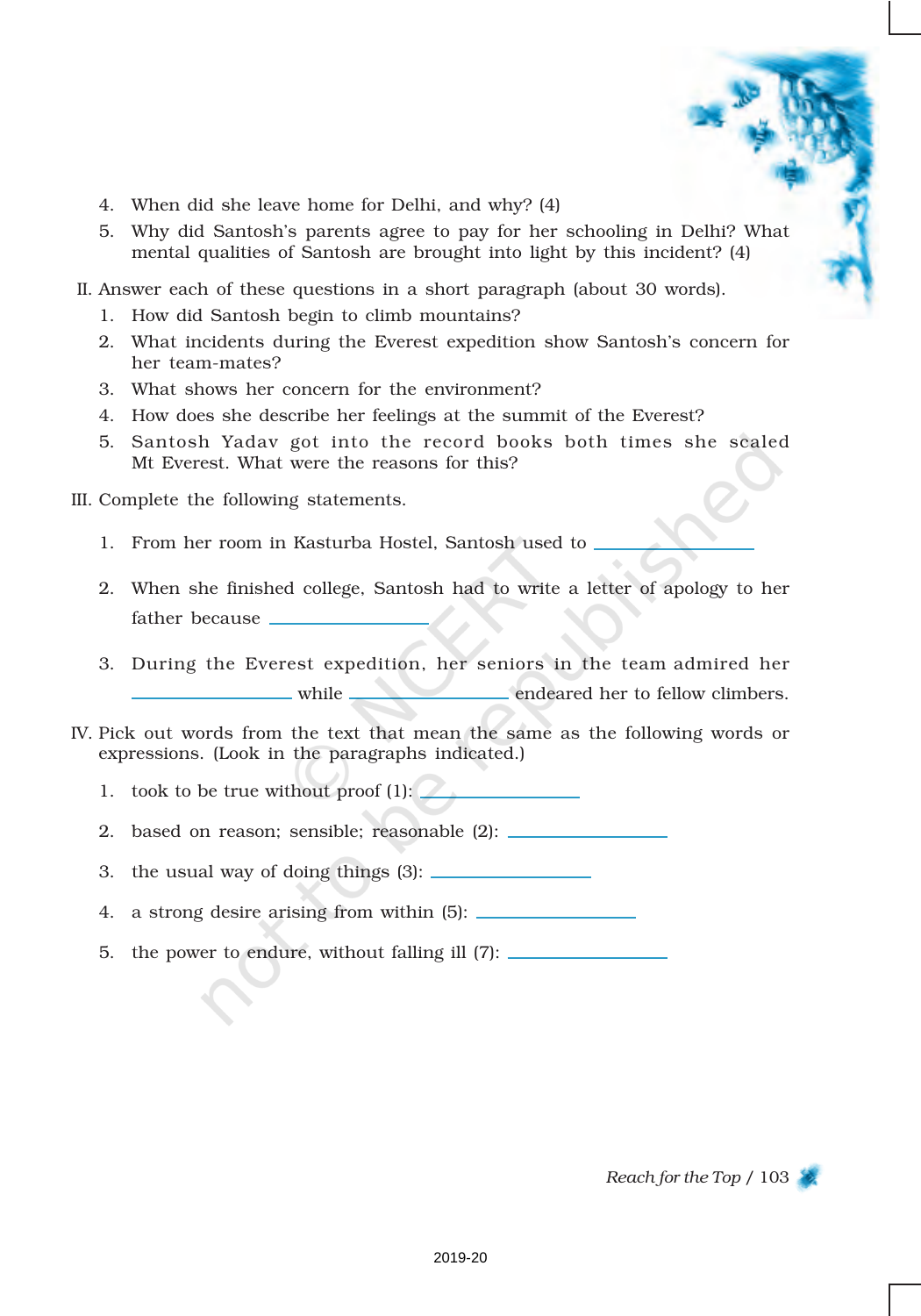

### Part II

### Maria Sharapova

### BEFORE YOU READ

• *A Russian girl, Maria Sharapova, reached the summit of women's tennis when she was barely eighteen. As you read about her, see if you can draw a comparison between her and Santosh Yadav.*

| • Match the following.     |                                                                            |
|----------------------------|----------------------------------------------------------------------------|
| something disarming        | quickly, almost immediately                                                |
| at odds with               | more calm, confident and in control<br>than people of her age usually are  |
| <i>alamorous attire</i>    | in contrast to; not agreeing with                                          |
| in almost no time          | something that makes you feel friendly,<br>taking away your suspiciousness |
| poised beyond her<br>years | sent off                                                                   |
| packed off                 | attractive and exciting clothes                                            |
| launched                   | causing strong feelings of sadness                                         |
| heart wrenching            | <i>started</i>                                                             |

- *• As you read, look for the answers to these questions.*
	- *– Why was Maria sent to the United States?*
	- *– Why didn't her mother go with her?*
	- *– What are her hobbies? What does she like?*
	- *– What motivates her to keep going?*
- 1. THERE is something disarming about Maria Sharapova, something at odds with her ready smile and glamorous attire. And that something in her lifted her on Monday, 22 August 2005 to the world number one position in women's tennis. All this happened in almost no time. Poised beyond her years, the Siberian born teenager took just four years as a professional to reach the pinnacle.

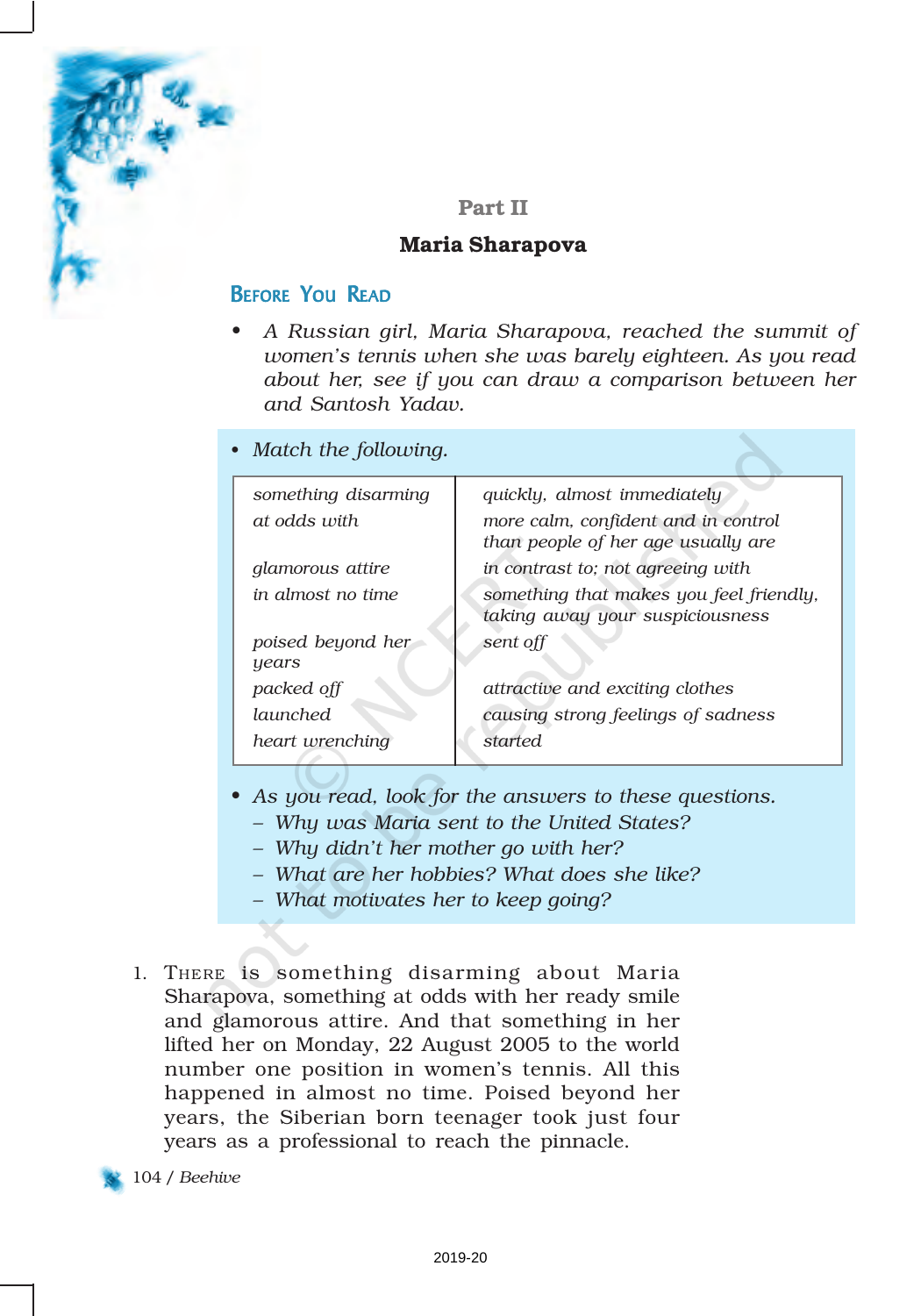





*Maria Sharapova won the women's singles at Wimbledon in 2004*

- 2. However, the rapid ascent in a fiercely competitive world began nine years before with a level of sacrifice few children would be prepared to endure. Little Maria had not yet celebrated her tenth birthday when she was packed off to train in the United States. That trip to Florida with her father Yuri launched her on the path to success and stardom. But it also required a heart-wrenching two-year separation from her mother Yelena. The latter was compelled to stay back in Siberia because of visa restrictions. The nine-year-old girl had already learnt an important lesson in life — that tennis excellence would only come at a price.
- 3. "I used to be so lonely," Maria Sharapova recalls. "I missed my mother terribly. My father was working as much as he could to keep my tennis-training going. So, he couldn't see me either.
- 4. "Because I was so young, I used to go to bed at 8 p.m. The other tennis pupils would come in at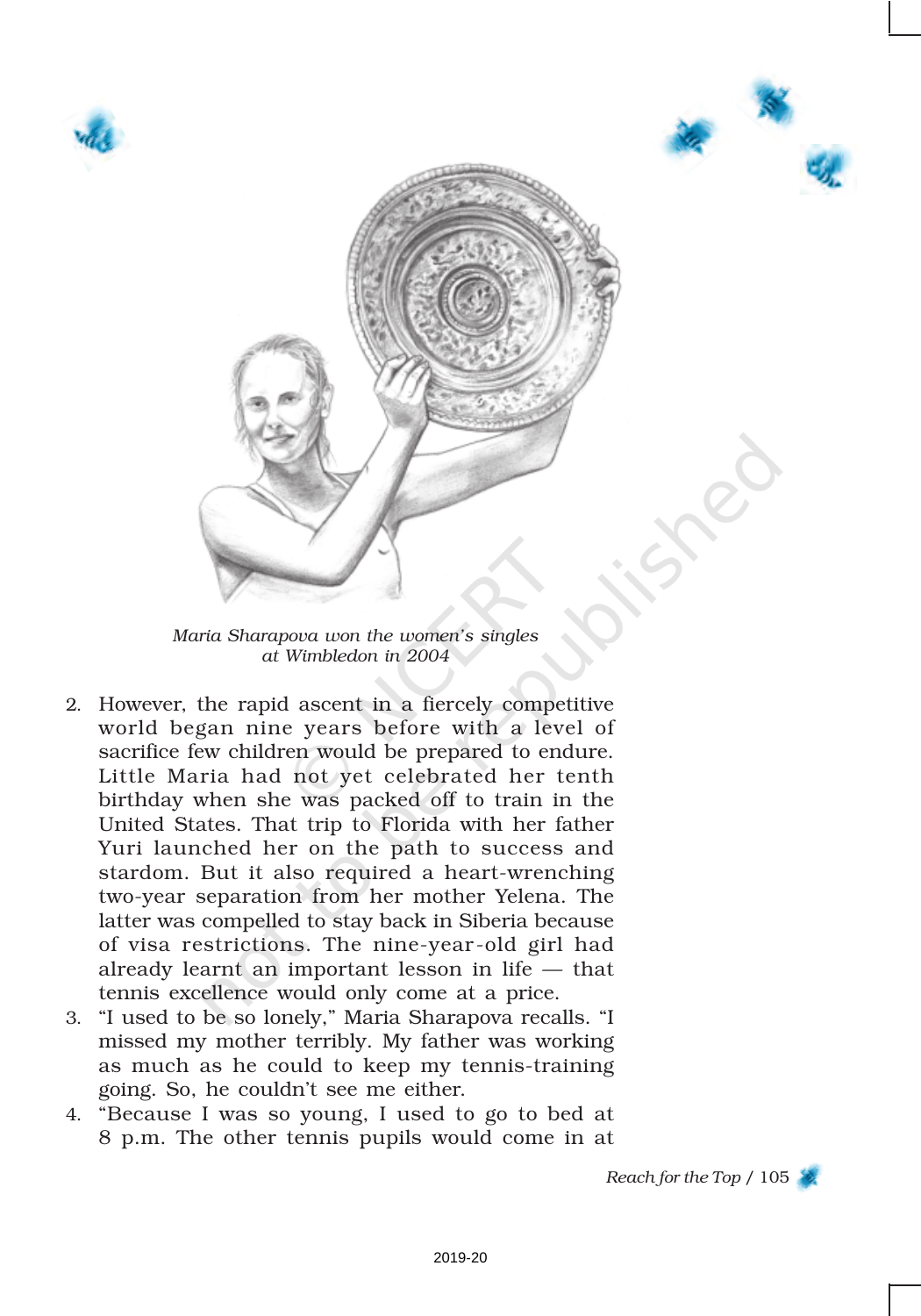

11 p.m. and wake me up and order me to tidy up the room and clean it.

- 5. "Instead of letting that depress me, I became more quietly determined and mentally tough. I learnt how to take care of myself. I never thought of quitting because I knew what I wanted. When you come from nothing and you have nothing, then it makes you very hungry and determined ... I would have put up with much more humiliation and insults than that to steadfastly pursue my dream."
- 6. That toughness runs through Maria even today. It was the key to her bagging the women's singles crown at Wimbledon in 2004 and to her meteoric rise to the world number one spot the following year.
- 7. While her journey from the frozen plains of Siberia to the summit of women's tennis has touched the hearts of tennis fans, for the youngster herself there appears to be no room for sentiment. The straight looks and the answers she gives when asked about her ambition make it amply clear that she considers the sacrifices were worth it. "I am very, very competitive. I work hard at what I do. It's my job." This is her mantra for success.
- 8. Though Maria Sharapova speaks with a pronounced American accent, she proudly parades her Russian nationality. Clearing all doubts, she says, "I'm Russian. It's true that the U.S. is a big part of my life. But I have Russian citizenship. My blood is totally Russian. I will play the Olympics for Russia if they want me."
- 9. Like any number of teenaged sensations, Maria Sharapova lists fashion, singing and dancing as her hobbies. She loves reading the novels of Arthur Conan Doyle. Her fondness for sophisticated evening gowns appears at odds with her love of pancakes with chocolate spread and fizzy orange drinks.
- 10. Maria Sharapova cannot be pigeon-holed or categorised. Her talent, unwavering desire to succeed and readiness to sacrifice have lifted her to the top of the world. Few would grudge her the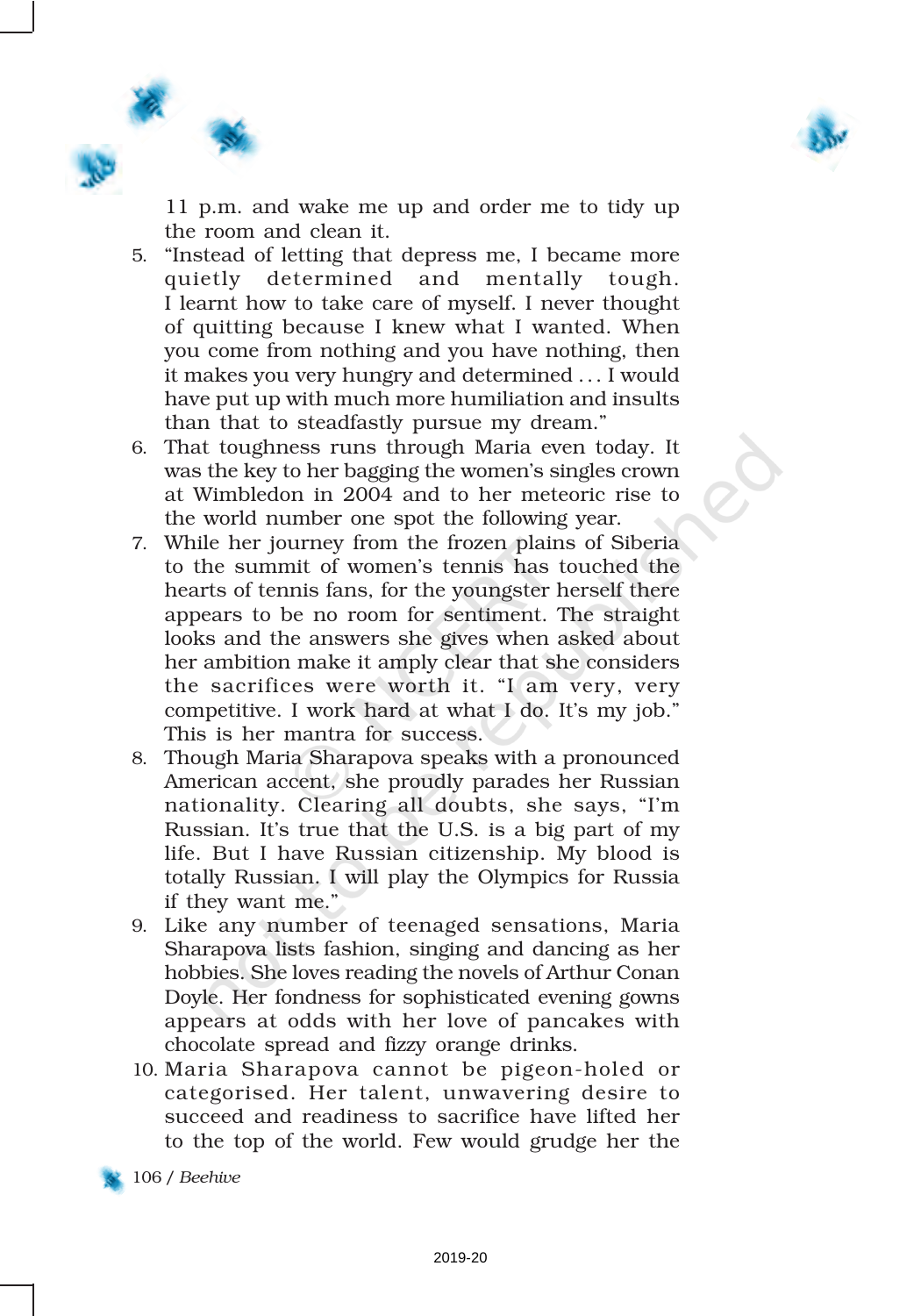

riches she is now reaping. This is what she has to say about her monetary gains from tennis: "Of course, money is a motivation. Tennis is a business and a sport, but the most important thing is to become number one in the world. That's the dream that kept me going."

# Thinking about the Text

Working in small groups of 4–5 students, go back over the two passages on Santosh Yadav and Maria Sharapova and complete the table given below with relevant phrases or sentences.

|    | Points of<br>Comparison/Contrast                        | Santosh Yadav | Maria Sharapova |
|----|---------------------------------------------------------|---------------|-----------------|
|    | 1. Their humble beginning<br>2. Their parents' approach |               |                 |
|    | 3. Their will power and strong<br>desire to succeed     |               |                 |
| 4. | Evidence of their mental<br>toughness                   |               |                 |
| 5. | Their patriotism                                        |               |                 |

## Thinking about Language

Look at the following sentences. They each have two clauses, or two parts each with their own subject and verb or verb phrase. Often, one part (italicised) tells us when or why something happened.

- I reached the market *when most of the shops had closed.* (Tells us *when I reached*.)
- *When Rahul Dravid walked back towards the pavilion*, everyone stood up. (Tells us *when everyone stood up*.)
- The telephone rang *and Ganga picked it up*. (Tells us *what happened next*.)
- Gunjan has been with us *ever since the school began*. (Tells us for *how long he has been with us*.)
- I. Identify the two parts in the sentences below by underlining the part that gives us the information in brackets, as shown above.
	- 1. Where other girls wore traditional Indian dresses, Santosh preferred shorts. (Contrasts her dress with that of others)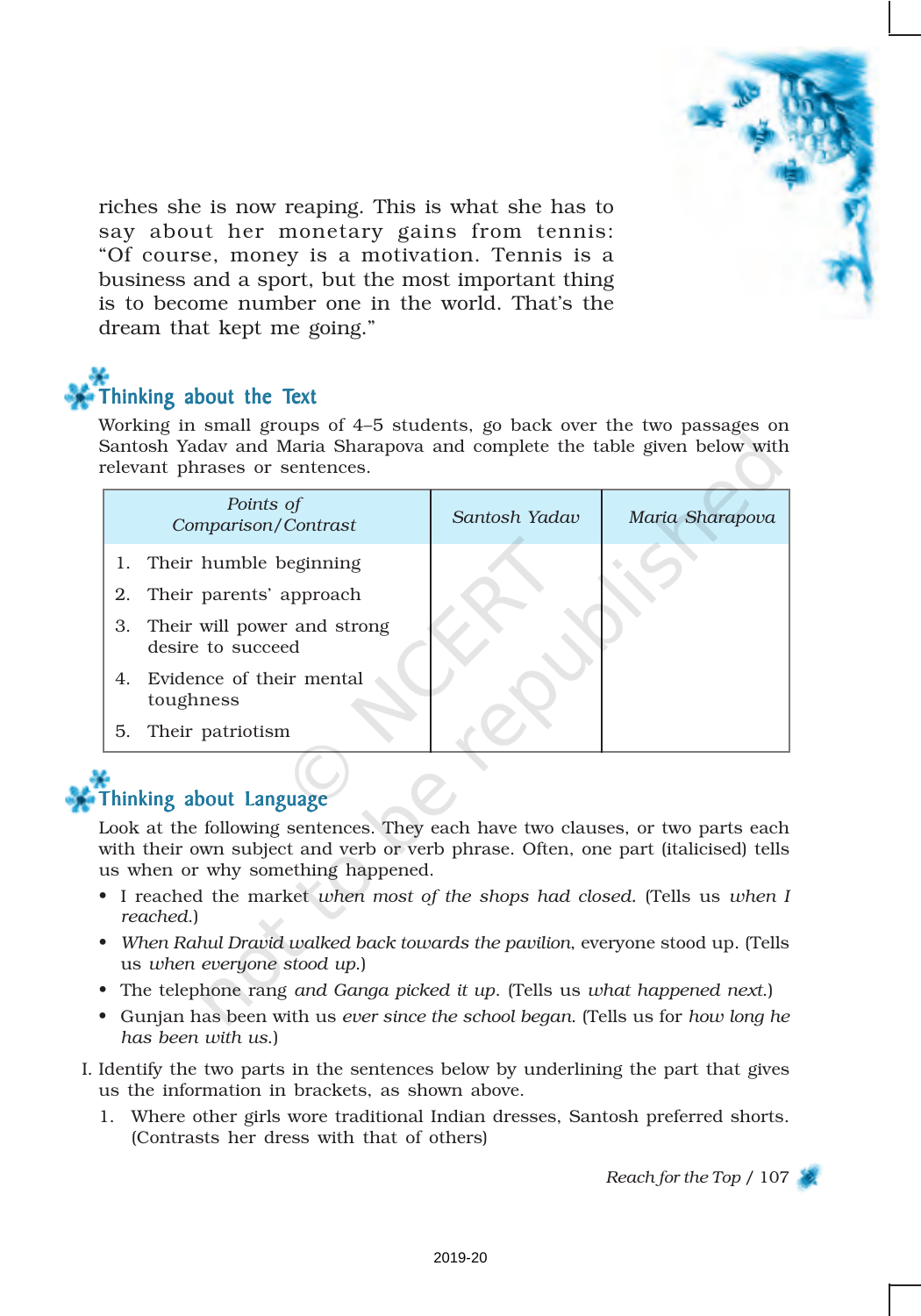- 2. She left home and got herself enrolled in a school in Delhi.(Tells us what happened after the first action.)
- 3. She decided to fight the system when the right moment arrived.(Tells us when she was going to fight the system.)
- 4. Little Maria had not yet celebrated her tenth birthday when she was packed off to train in the United States. (Tells us when Maria was sent to the U.S.)

II. Now rewrite the pairs of sentences given below as one sentence.

- 1. Grandfather told me about the old days. All books were printed on paper then.
- 2. What do you do after you finish the book? Perhaps you just throw it away.
- 3. He gave the little girl an apple. He took the computer apart.
- 4. You have nothing. That makes you very determined.
- 5. I never thought of quitting. I knew what I wanted.



Read the passage once. Then close your books. Your teacher will dictate the story to you. Write it down with the correct punctuation and paragraphing.

#### *The Raincoat*

After four years of drought in a small town in the Northeast, the Vicar gathered everyone together for a pilgrimage to the mountain, where they would pray together and ask for the rain to return.

The priest noticed a boy in the group wearing a raincoat.

"Have you gone mad?" he asked. "It hasn't rained in this region for five years, the heat will kill you climbing the mountain."

"I have a cold, father. If we are going to ask God for rain, can you imagine the way back from the mountain? It's going to be such a downpour that I need to be prepared."

At that moment a great crash was heard in the sky and the first drops began to fall. A boy's faith was enough to bring about a miracle that not even those most prepared truly believed in.

(translated by JAMES MULHOLLAND)



Imagine that you are Santosh Yadav, or Maria Sharapova. You have been invited to speak at an All India Girls' Athletic Meet, as chief guest. Prepare a short speech to motivate the girls to think and dream big and make an effort to fulfil their dreams, not allowing difficulties or defeat to discourage them. The following words and phrases may help you.

- self confident/confidence/sure of yourself
- self assured/assurance/belief in yourself
- morale/boost morale/raise morale
- giving somebody a boost/fillip/lift
- demoralising/unsure of yourself/insecure/lack confidence

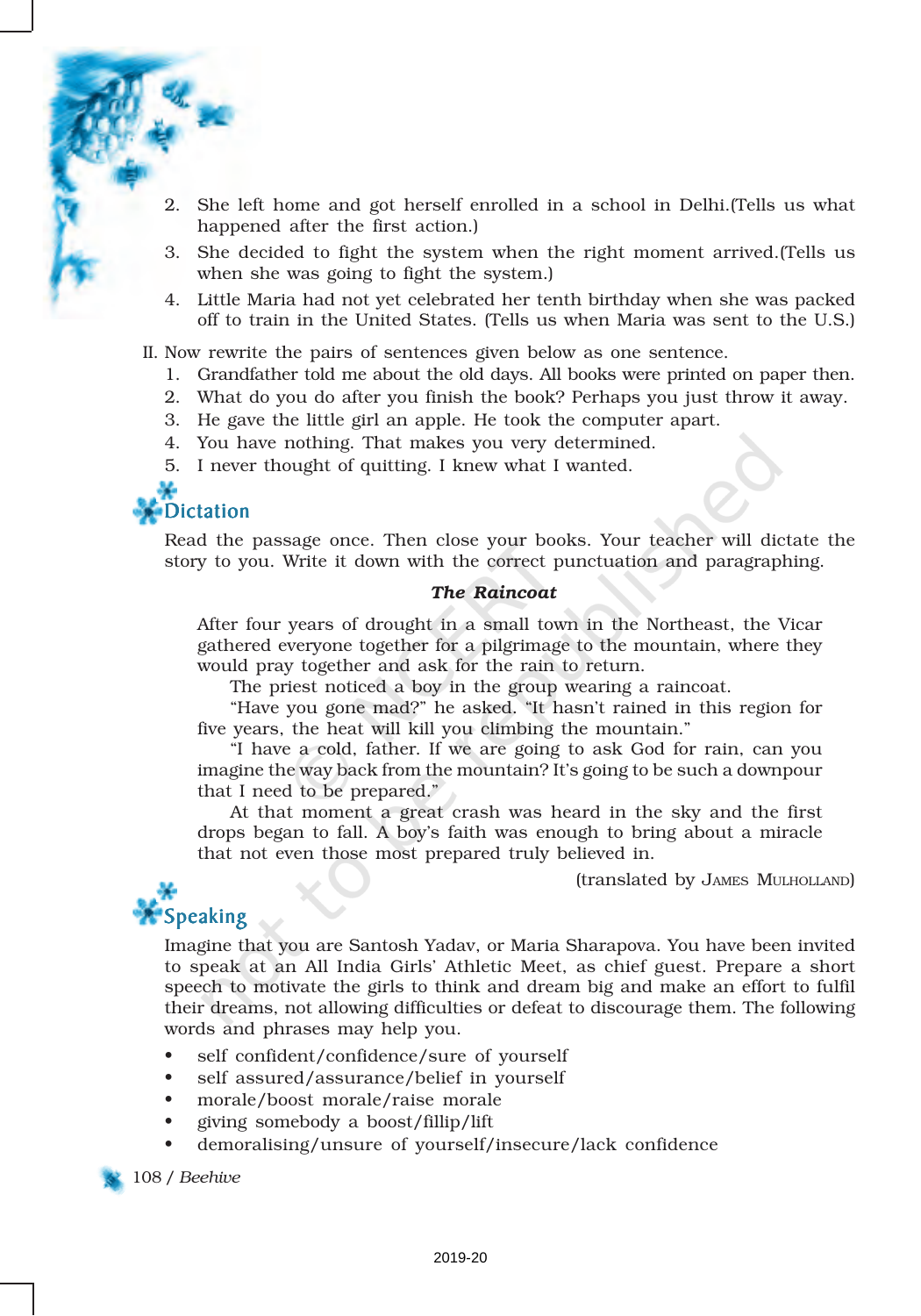



Working in pairs, go through the table below that gives you information about the top women tennis players since 1975. Write a short article for your school magazine comparing and contrasting the players in terms of their duration at the top. Mention some qualities that you think may be responsible for their brief or long stay at the top spot.

### *Top-Ranked Women Players*

I. The roll of honour of women who enjoyed life at the summit since everybody's favourite player, Chris Evert, took her place in 1975.

| Name                             | Ranked on         | Weeks as No. 1 |
|----------------------------------|-------------------|----------------|
| Maria Sharapova (Russia)         | 22 August 2005    | ı              |
| Lindsay Davenport (U.S.)         | October 2004      | 82             |
| Amelie Mauresmo (France)         | 13 September 2004 | 5              |
| Justine Henin-Hardenne (Belgium) | 20 October 2003   | 45             |
| Kim Clijsters (Belgium)          | 11 August 2003    | 12             |
| Serena Williams (U.S.)           | 8 July 2002       | 57             |
| Venus Williams (U.S.)            | 25 February 2002  | 11             |
| Jennifer Capriati (U.S.)         | 15 October 2001   | 17             |
| Lindsay Davenport (U.S.)         | 12 October 1998   | 82             |
| Martina Hingis (Switzerland)     | 31 March 1997     | 209            |
| Arantxa Sanchez-Vicario (Spain)  | 6 February 1995   | 12             |
| Monica Seles (U.S.)              | 11 March 1991     | 178            |
| Steffi Graf (Germany)            | 17 August 1987    | 377            |
| Tracy Austin (U.S.)              | 7 April 1980      | 22             |
| Martina Navratilova (U.S.)       | 10 July 1978      | 331            |
| Chris Evert (U.S.)               | 3 November 1975   | 362            |

II. Which of these words would you use to describe Santosh Yadav? Find reasons in the text to support your choices, and write a couple of paragraphs describing Santosh's character.

contented determined resourceful polite adventurous considerate weak-willed fearful independent pessimistic patient persevering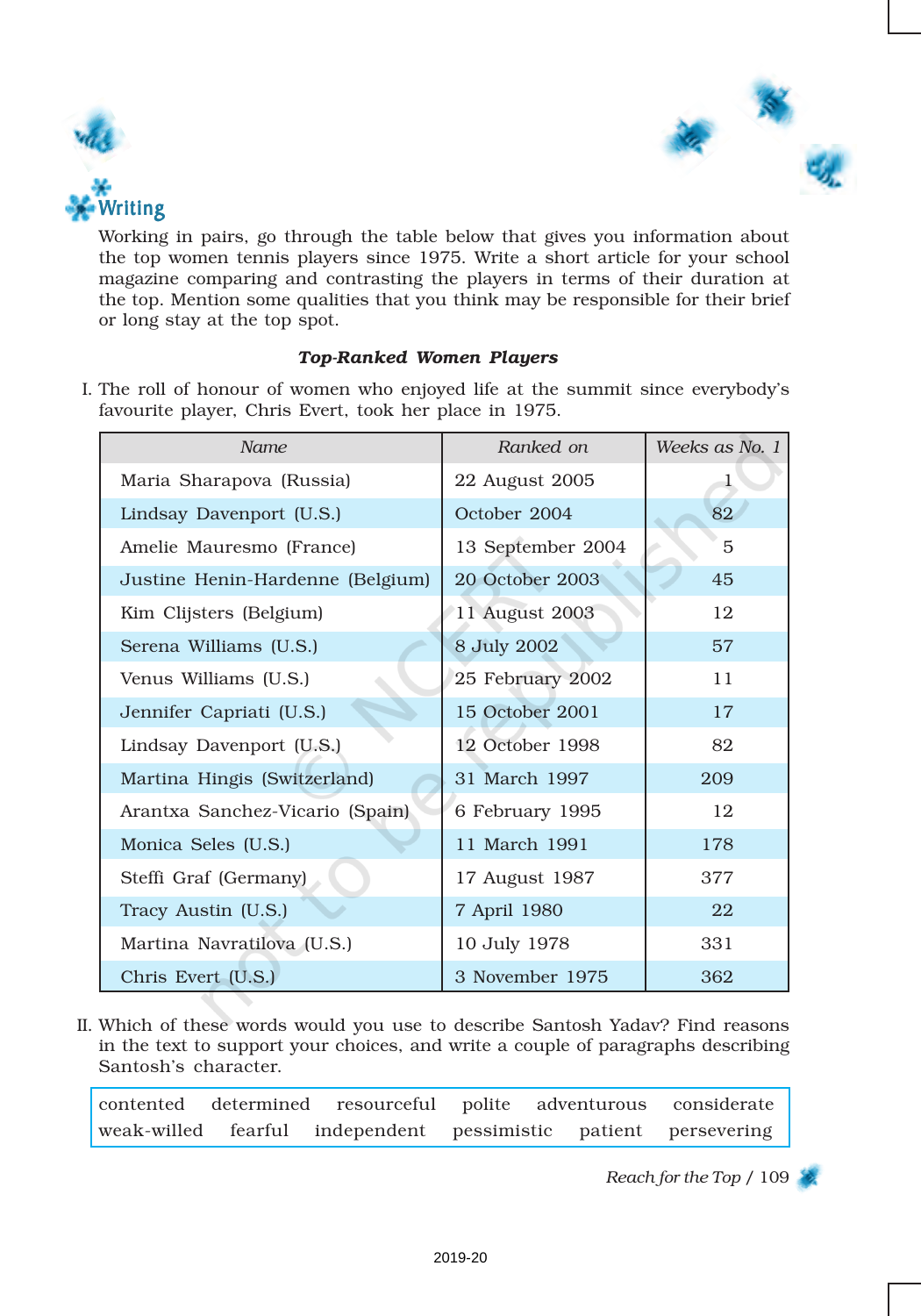



# On Killing a Tree

*You must have observed people cutting down trees. But can they kill a tree? Is it easy to do so? Let's read the poem and find out what the poet says on killing a tree.*

> It takes much time to kill a tree, Not a simple jab of the knife Will do it. It has grown Slowly consuming the earth, Rising out of it, feeding Upon its crust, absorbing Years of sunlight, air, water, And out of its leprous hide Sprouting leaves.

So hack and chop But this alone wont do it. Not so much pain will do it. The bleeding bark will heal And from close to the ground Will rise curled green twigs, Miniature boughs Which if unchecked will expand again To former size.

### No,

The root is to be pulled out — Out of the anchoring earth; It is to be roped, tied, And pulled out — snapped out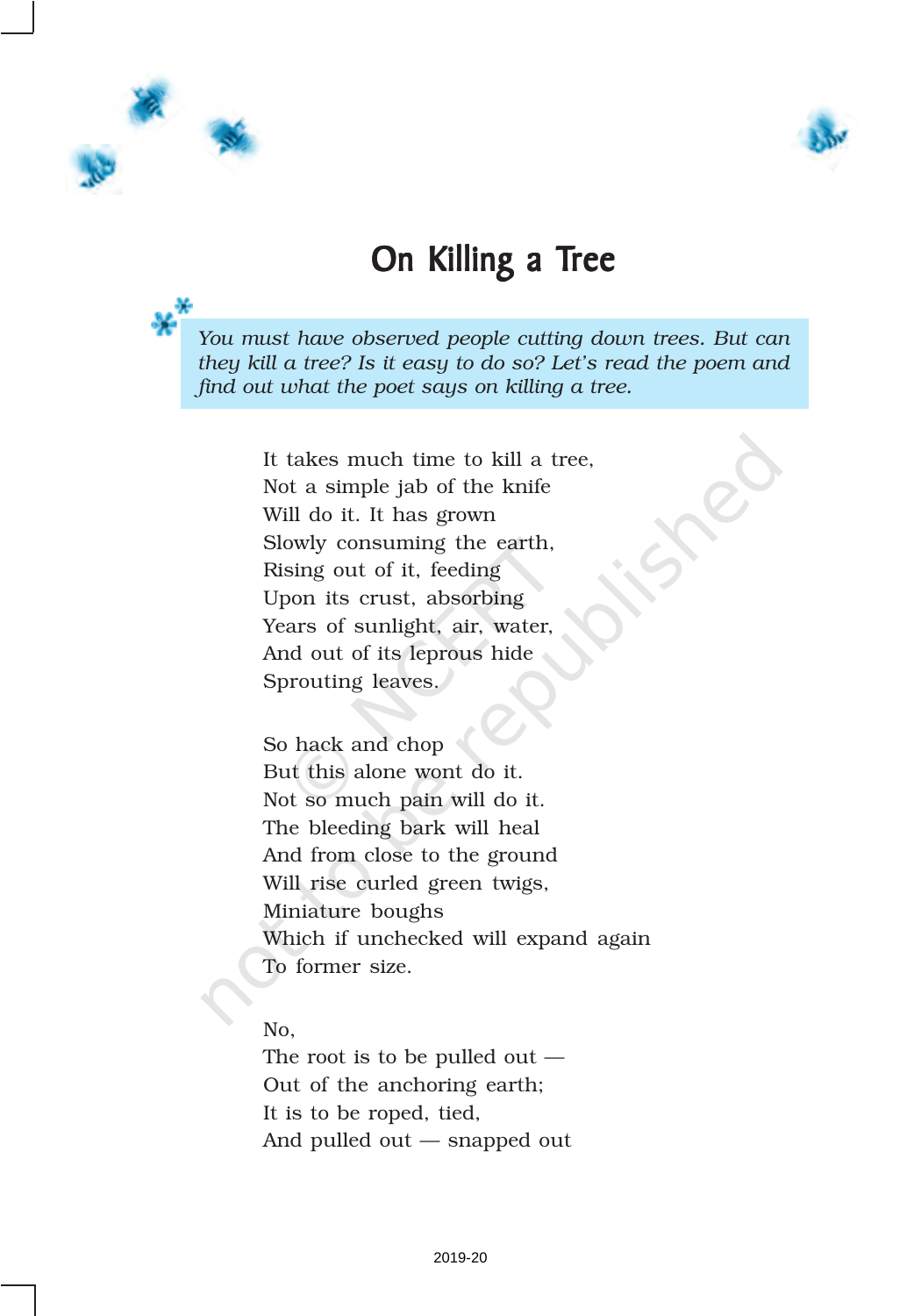

Or pulled out entirely, Out from the earth-cave, And the strength of the tree exposed The source, white and wet, The most sensitive, hidden For years inside the earth.

Then the matter Of scorching and choking In sun and air, Browning, hardening, Twisting, withering, And then it is done.

**GIEVE PATEL** 

### **GLOSSARY**

jab: sudden rough blow leprous hide: discoloured bark hack: cut roughly by striking heavy blows anchoring earth: Trees are held securely with the help of the roots in the earth. snapped out: chopped out scorching and choking: the drying up of the tree after being uprooted

# Thinking about the Poem

- I. 1. Can a "simple jab of the knife" kill a tree? Why not?
	- 2. How has the tree grown to its full size? List the words suggestive of its life and activity.
	- 3. What is the meaning of "bleeding bark"? What makes it bleed?
	- 4. The poet says "No" in the beginning of the third stanza. What does he mean by this?
	- 5. What is the meaning of "anchoring earth" and "earth cave"?
	- 6. What does he mean by "the strength of the tree exposed"?
	- 7. What finally kills the tree?

*On Killing a Tree* / 111